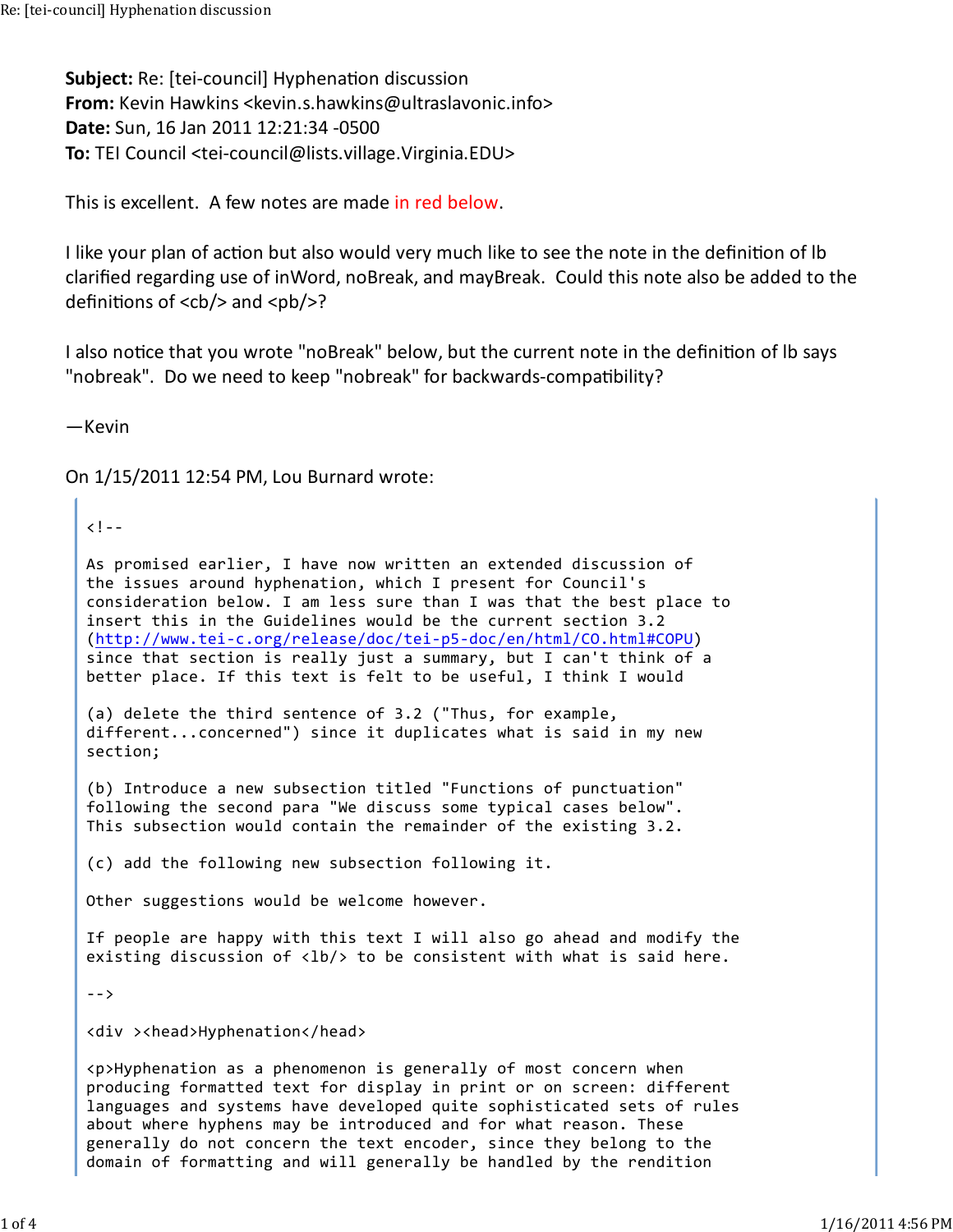software in use. In this section, we discuss issues arising from the appearance of hyphens in pre-existing formatted texts which are being re-encoded for analysis or other processing. Unicode distinguishes three visually similar characters for the hyphen, although it also retains the undifferentiated hyphen-minus (U+002D) for compatibility reasons. The hard hyphen (U+2010) is distinguished from the minus sign (U+2212) which should be used only in mathematical expressions, and also from the soft hyphen (U+00AD) which may appear in <soCalled>born digital</soCalled> documents to indicate places where it is acceptable to insert a hyphen when the document is formatted.  $\langle p \rangle$ 

<p> Historically, the hard hyphen has been used in printed or manuscript documents for two distinct purposes. In many languages, it is used between words to show that they function as a single syntactic or lexical unit. For example, in French, <mentioned>est-ce que</mentioned>; in English <mentioned>body-snatcher</mentioned>, <mentioned>tea-party</mentioned> etc. It may also have an important role in disambiguation (for example, by distinguishing say a <mentioned>man-eating fish</mentioned> from a <mentioned>man eating fish</mentioned>). Such usages, although possibly problematic when a linguistic analysis is undertaken, are not generally of concern to text encoders: the hyphen character is usually retained in the text, because it may be regarded as part of the way a compound or other lexical item is spelled. Deciding whether a compound is to be decomposed into its constituent parts, and if so how, is a different question, involving consideration of many other phenomena in addition to the simple presence of a hyphen.  $\langle p \rangle$ 

<p> When it appears at the end of a printed or written line however, the hard hyphen generally indicates that — contrary to what might be expected — a word is not yet complete, but continues on the next line (or over the next page or column or other boundary). The hyphen character is not, in this case, part of the word, but just a signal that the word continues over the break. Unfortunately, few languages distinguish these two cases visually, which necessarily poses a problem for text encoders. Suppose, for example, that we wish to investigate a diachronic English corpus for occurrences of "tea-pot" and "teapot", to find evidence for the point at which this compound becomes lexicalized. Any case where the word is hyphenated across a linebreak, like this: <eg><![CDATA[teapot]]></eg> is entirely ambigous: there is simply no way of deciding which of the two spellings was intended.  $\langle$ /p>

<p>As elsewhere, therefore, the encoder has a range of choices: <list> <item>They may decide simply to remove any end-of-line hyphenation from the encoded text, on the grounds that its presence is purely a secondary matter of formatting. This will obviously apply also if line endings are themselves regarded as unimportant.</item> <item>Alternatively, they may decide to record the presence of the hyphen, perhaps on the grounds that it provides useful morphological information; perhaps in order to retain information about the visual appearance of the original source. In either case, they need to decide whether to record it explicitly, by including an appropriate punctuation character in the encoding [Can we be more explicit than "in the encoding"? Perhaps "in the text data"?], or implicitly by supplying an appropriate attribute value on the <gi>lb</gi> element used to record the fact of the line division. Use of the <att>type</att> attribute to provide morphological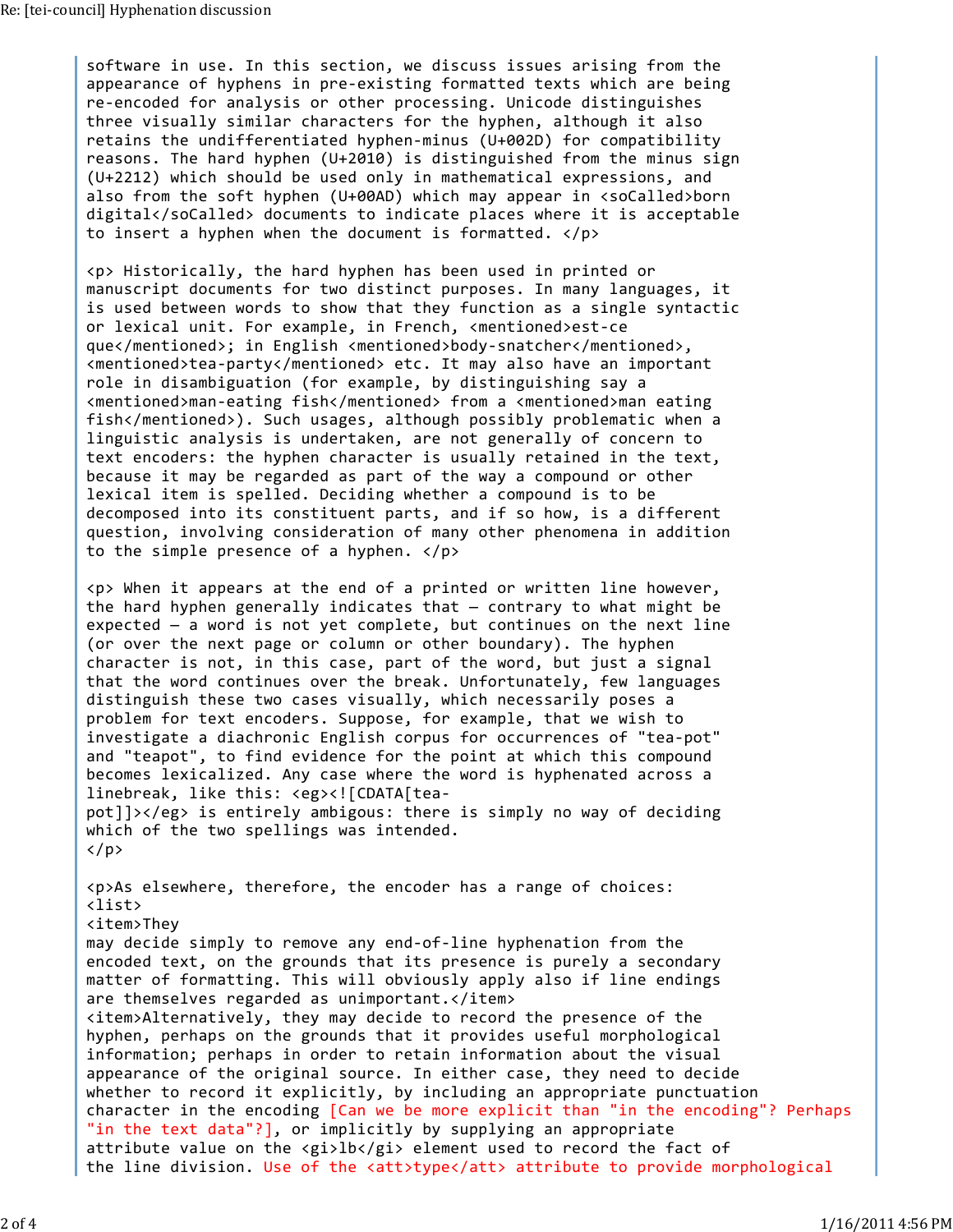information is discussed below, but the rend attribute may be used instead if visual appearance of the hyphen is more important.</item> </list> A similar range of possibilities applies equally to the representation of other common punctuation marks, notably quotation marks, as discussed in <ptr target="#COHQQ"/>.</p> <p> The <soCalled>text data</soCalled> of which XML documents are composed is decomposable into smaller units, here called <term>orthographic tokens</term>, even if those units are not explicitly indicated by the XML markup. The ambiguity of the end-of-line hyphen also causes problems in the way a processor identifies such tokens in the absence of explicit markup. If token boundaries are not explicitly marked (for example using the  $\langle g$ i>seg</gi> or  $\langle g$ i>w</gi> elements), in for most languages a processor will rely on character class information to determine where they are to be found: some punctuation characters are considered to be word-breaking, while others are not. In XML, the newline character in text data is a kind of white space, and is therefore word breaking. XML mixed-content rules are notoriously confusing on this issue. [The previous sentence feels misplaced, and it's not clear which issue you're discussing (whether the newline character is word-breaking?)] However, it is generally unsafe to assume that whitespace adjacent to markup tags will always be preserved, and it is decidedly unsafe to assume that markup tags themselves are equivalent to whitespace. </p> <p> The <gi>lb</gi>, <gi>pb</gi>, and <gi>cb</gi> elements are notable exceptions to this general rule, since their function is precisely to represent (or replace) line, page, or column breaks, which, as noted

above, are generally considered to be equivalent to white space. These elements provide a more reliable way of preserving the lineation, pagination, etc of a source document, since the encoder should not assume that (untagged) line breaks etc. in an XML source file will necessarily be preserved. </p>

<p>In cases where the <gi>lb</gi> element does not in fact correspond with a token boundary, the <att>type</att> attribute should be given a special value to indicate that this is a "non-breaking" line break. The values proposed by these Guidelines are <val>noBreak</val> or (for compatibility with existing recommendations) <val>inWord</val>. A value <val>mayBreak</val> is also available, for cases where the encoder does not wish (or is unable) to determine whether the orthographic token concerned is broken by the line ending or not.</p>

<p>As a final complication, it should be noted that in some languages, particularly German and Dutch, the spelling of a word may be altered in the presence of end of line hyphenation. For example, in Dutch, the word <mentioned>opaatje</mentioned> (<gloss>granddad</gloss>), occurring at the end of a line may be hyphenated as <mentioned>opa-tje</mentioned>, with a single letter a. An encoder wishing to preserve the original form of this orthographic token in a printed text while at the same time facilitating its recognition as the word <mentioned>opaatje</mentioned> will therefore need to rely on a more sophisticated process than simply removing the hyphen. This is however essentially the same as any other form of normalization